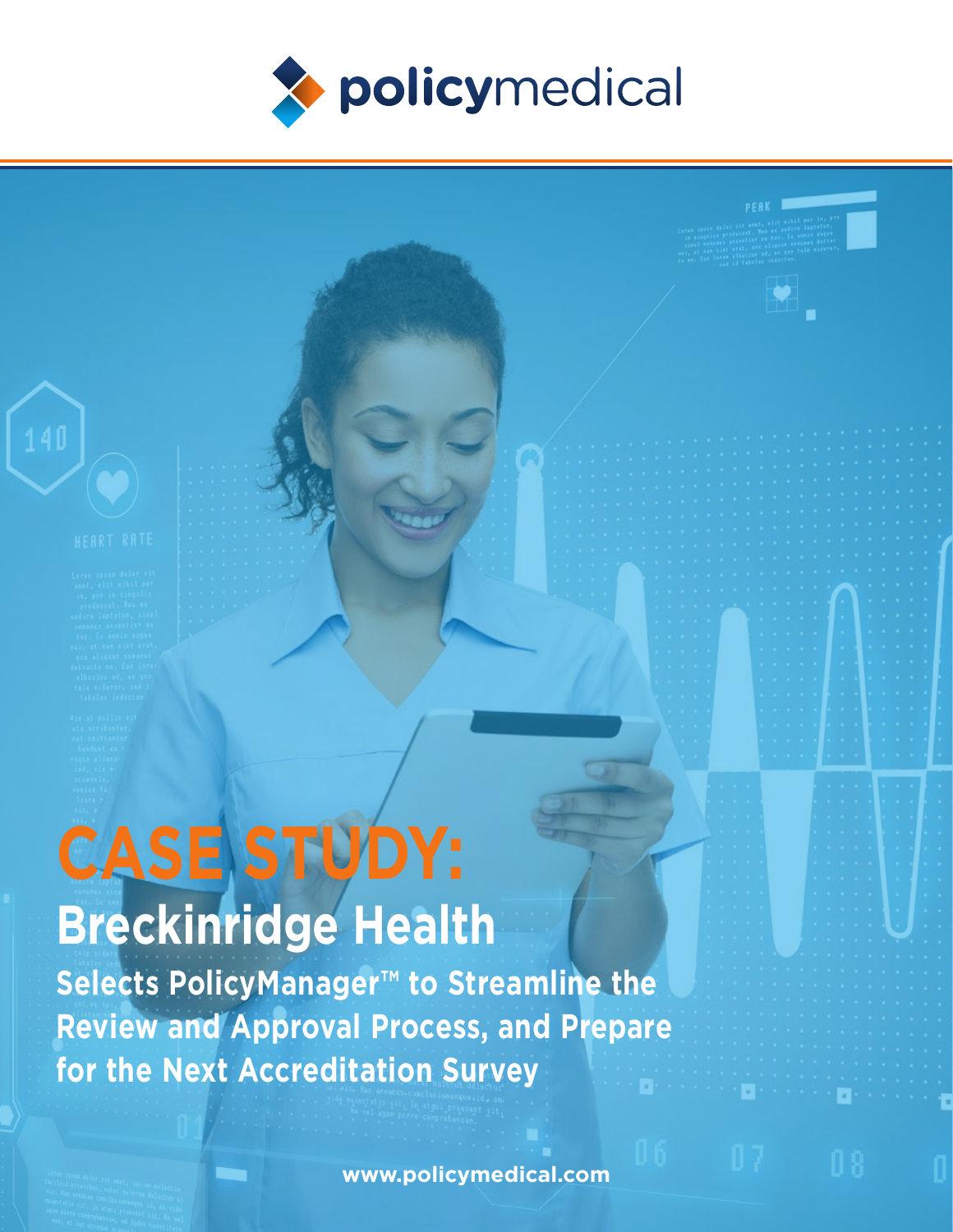# TABLE OF CONTENTS

| <b>WHO IS BRECKINRIDGE?</b> | 3 |
|-----------------------------|---|
| <b>THE PROBLEM</b>          | 3 |
| <b>THE SOLUTION</b>         | 4 |
| <b>THE CHALLENGE</b>        | 5 |
| <b>THE OUTCOME</b>          | 5 |

*This document does not provide legal advice. This content is a compilation of public record research and the interpretation of PolicyMedical staff. You should consult with your own legal counsel before making any decisions.* 



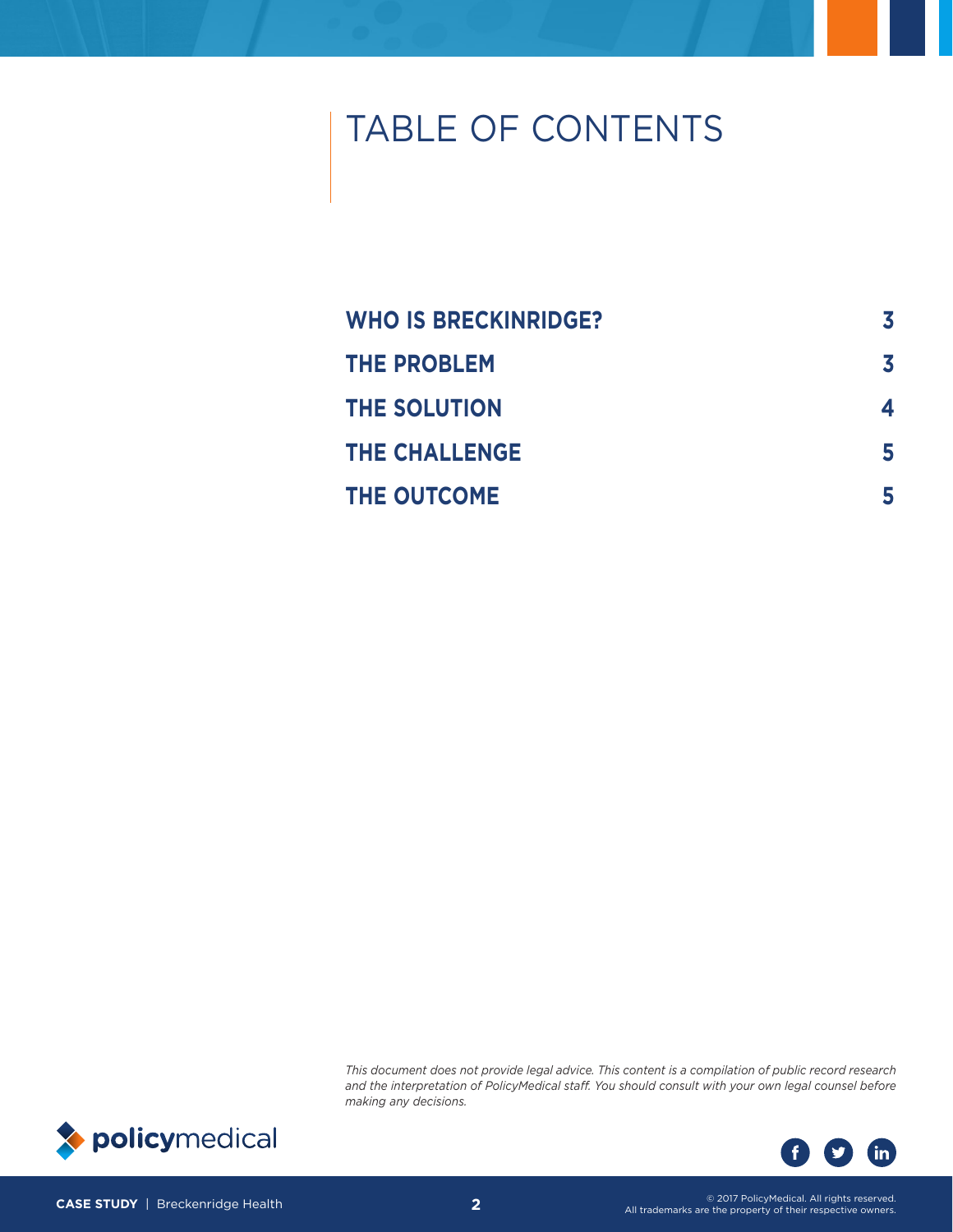# <span id="page-2-0"></span>**WHO IS BRECKINRIDGE?**



Breckinridge Health is a critical access hospital located in Hardinsburg, Kentucky. Comprised of seven entities and 350 employees, Breckinridge is committed to continually reducing the burden of illness, injury and disability, while improving the health and functioning of the residents of the surrounding community. Their facilities include a 25 bed hospital, an 18 bed nursing facility, two outpatient clinics, a home health agency, a rural health clinic, and a behavioural health services center for seniors.

In mid-2012, Breckinridge was struggling with an inefficient policy management system. "Everything was on paper, and each department had its own manuals. It was a nightmare," recalls Sheila Eakin, Policy Coordinator at Breckinridge. One specific event incited the administration at Breckinridge to critically examine their policy management process. During an accreditation survey, staff members were asked to locate two specific policies. Due to their poor policy management system, they were unable to locate the policies, thus affecting the outcome of the survey. At this point, administrators recognized that they needed to make a change.

**"***Everything was on paper, and each department had its own manuals. It was a nightmare. We could afford PolicyManager and it had everything we needed. We didn't have to look any further.***"**

## **Sheila Eakin, Policy Coordinator**

Some members of the administrative staff had used software based solutions for policy management while working at other facilities. They suggested that Breckinridge adopt a similar system. The Chief Nursing Officer fully supported this idea and spearheaded the search efforts. After an internet search and a live software demonstration, they decided on PolicyManager™.

**THE PROBLEM** Breckinridge was using an inefficient, manual system for policy management. Policies were located in binders across multiple departments, and becoming increasingly difficult to locate when needed.



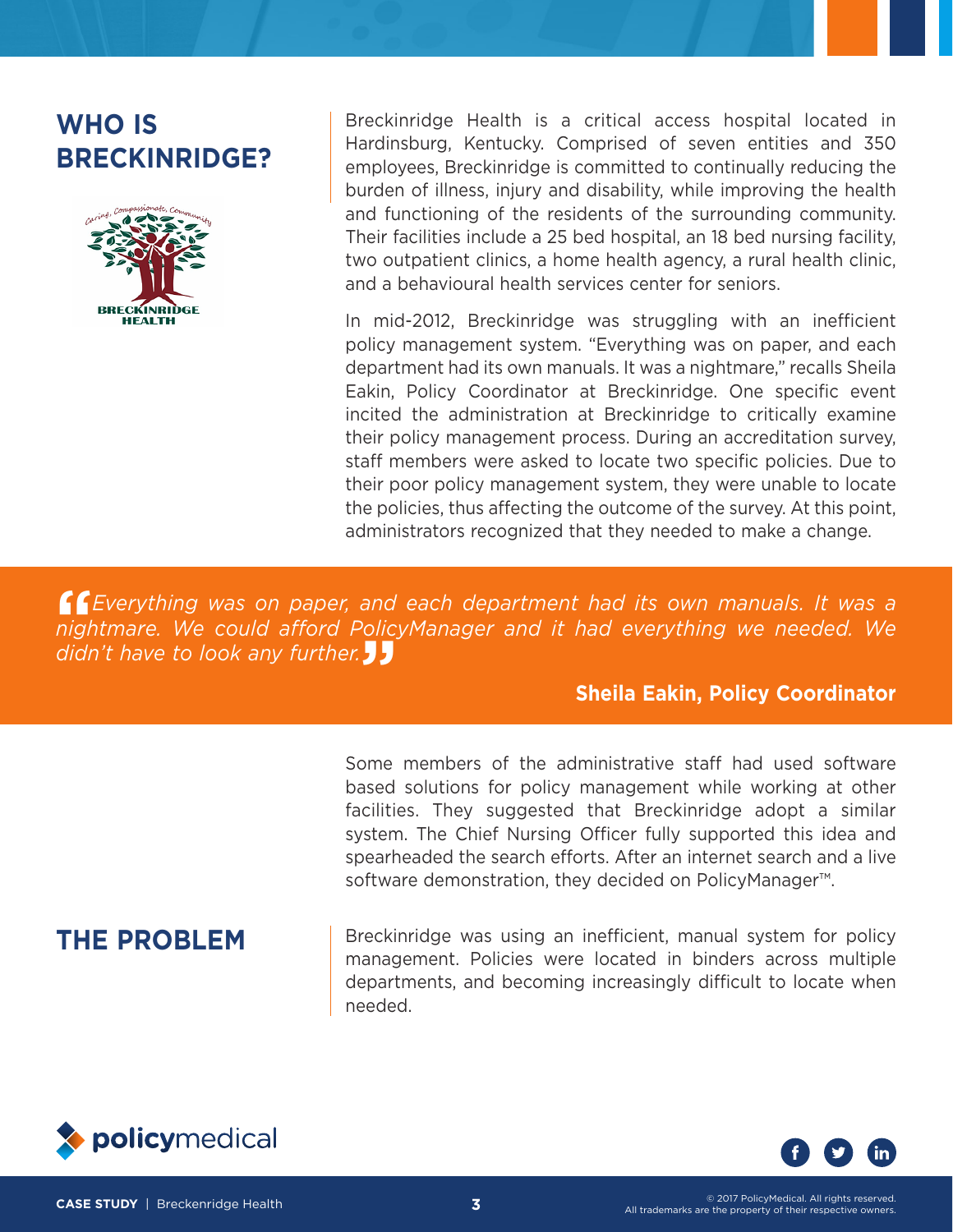<span id="page-3-0"></span>**THE SOLUTION** Breckinridge implemented PolicyManager, which streamlined their review and approval process, saved significant time, and allowed them to become survey-ready.

> The most important factor in the Administrators' decision was that PolicyManager was searchable. They no longer had to worry about staff members' inability to find policies during crucial moments. "If you need a policy during a survey or while caring for a patient, you can get right online and see the policy instead of searching through a binder," explains Sheila.

**"***And later on we learned how great PolicyMedical's support staff is - just marvelous. They could come anytime. I feel much better prepared now that we have PolicyManager.***"**

## **Sheila Eakin, Policy Coordinator**



In addition to search capabilities, they also appreciated the system's security controls and the ability to restrict access levels to certain policies. "And later on we learned how great PolicyMedical's support staff is – just marvelous," says Sheila.

Sheila emphasizes that the PolicyMedical support team was readily available to solve any issues that arose during implementation. "They always seemed to understand the questions I had, and fully understood my challenges." One specific challenge that the hospital staff faced was uploading all current policies during implementation. Sheila explains that all policies had to be standardized, creating a great deal of work. PolicyManager's templates helped to streamline the process.



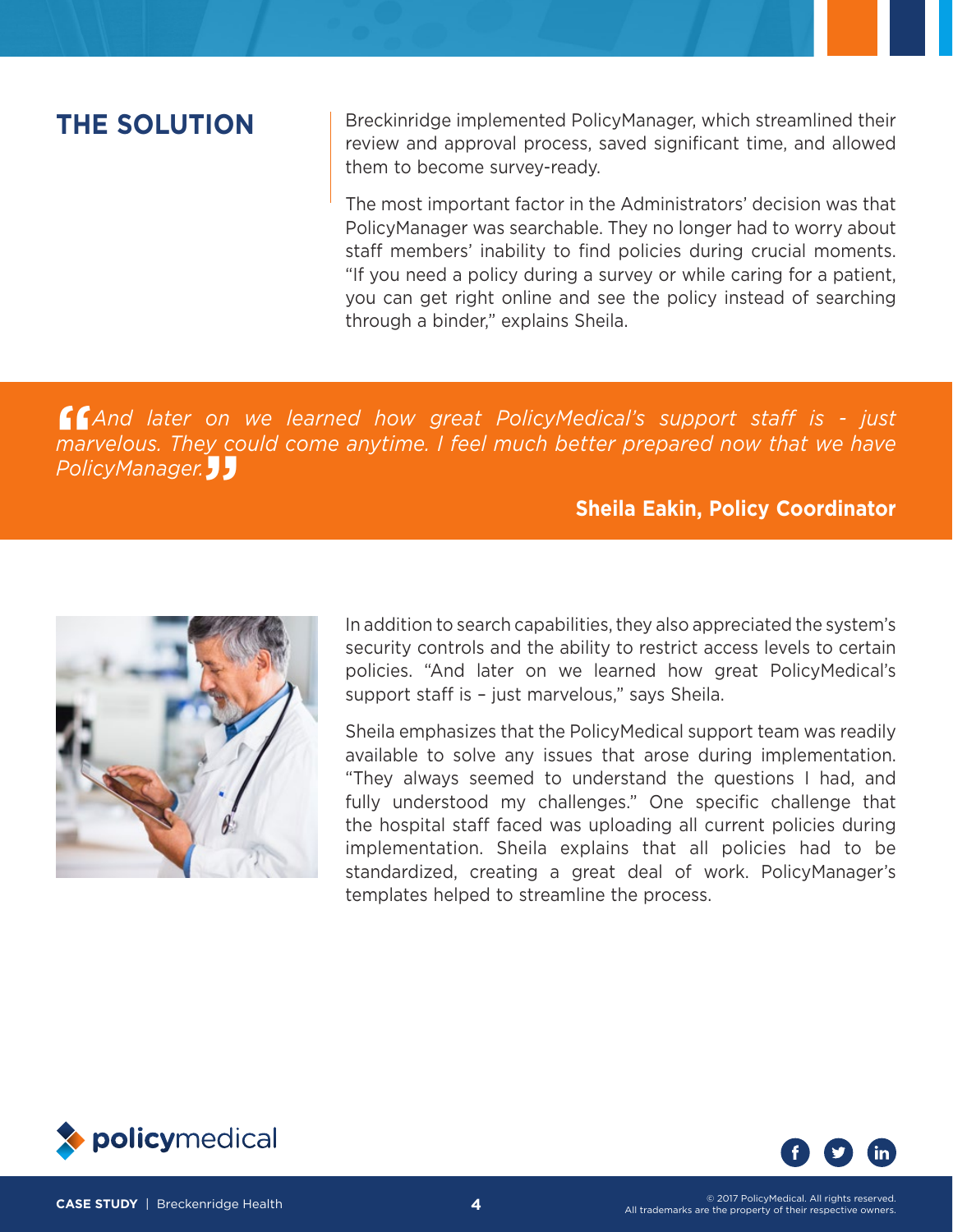# <span id="page-4-0"></span>**THE CHALLENGE**

Since last year's implementation, staff members have had very positive feedback. The link to PolicyManager is located on the desktop at every workstation, and staff members have 24 hour access to policies and procedures. "They love it. They just absolutely love it," says Sheila.

On a day-to-day basis, PolicyManager is used primarily for searching and referencing policies. Currently, Breckinridge is undergoing annual reviews, so they are also using the system to edit and update policies. Additionally, Sheila adds that they anticipate a survey in the near future.



# **THE OUTCOME Improved operations at Breckinridge**

The new solution has drastically improved operations at Breckinridge. Staff members no longer have to spend time searching for policies, the review and approval process is streamlined, and they are always ready for surveys. "It's great," says Sheila, "I'm just pleased with it all the way around."